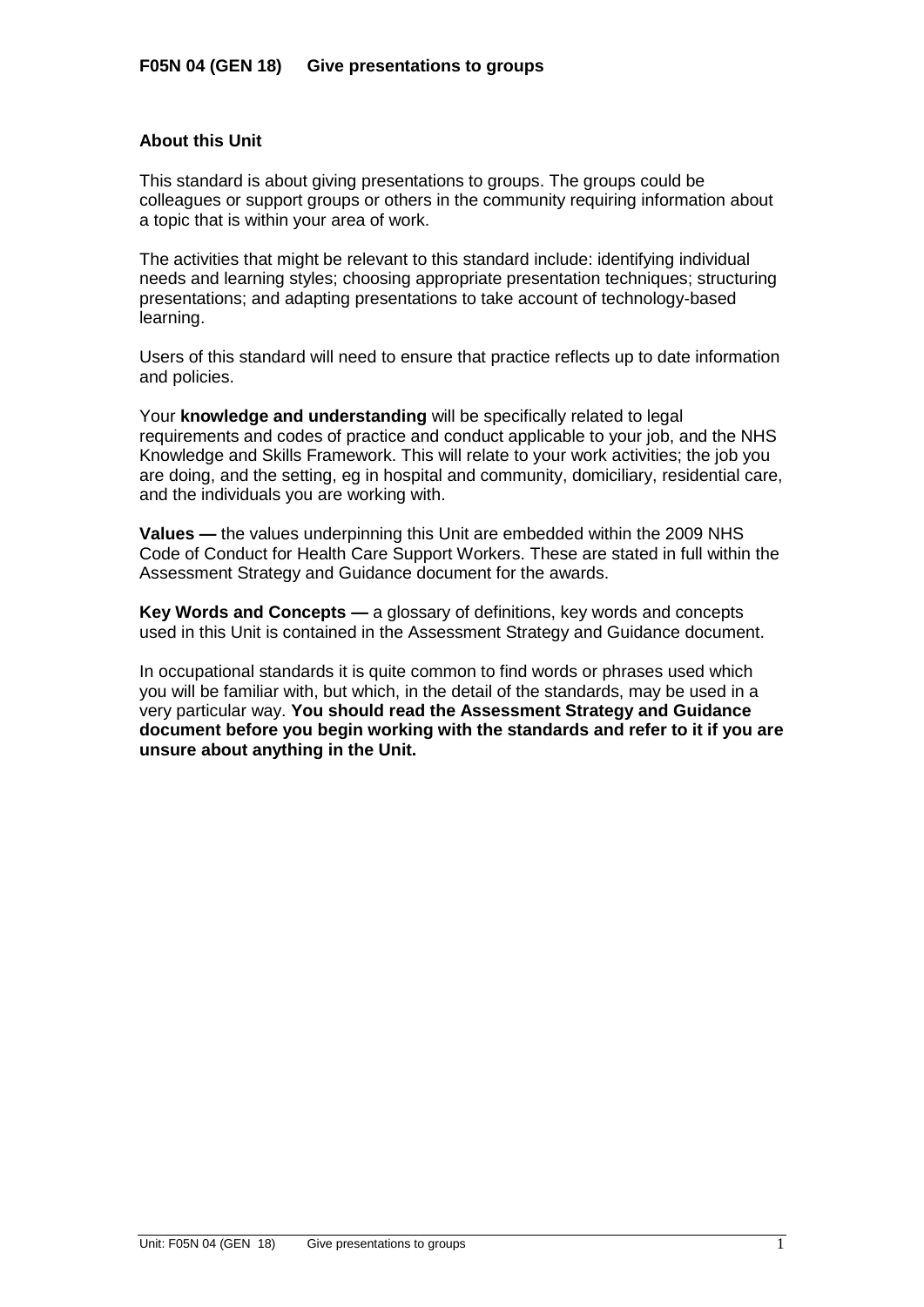### **Specific Evidence Requirements for the Unit It is essential that you adhere to the Evidence Requirements for this Unit SPECIFIC EVIDENCE REQUIREMENTS FOR THIS UNIT**

### **Simulation:**

Simulation is **NOT** permitted for any part of this Unit.  $\bullet$ 

#### **The following forms of evidence ARE mandatory:**  $\ddot{\bullet}$

- **Direct Observation:** Your assessor or expert witness must observe you in real work  $\blacklozenge$ activities. Their confirmation of your practice will provide evidence for a significant amount of the performance criteria in this Unit. **For example**, how you recognise different needs when delivering presentations
- $\ddot{\bullet}$ **Professional discussion:** Describes your actions in a particular situation and reflect on the reason(s) why you practice that way. **For example**, describing why you used particular visual aids and how you encourage individuals to participate.

### **Competence of performance and knowledge could also be demonstrated using a variety of evidence from the following:**

- **Reflective Account:** These are written pieces of work which allow you to reflect on the  $\blacklozenge$ course of action you took in a specific situation to identify any learning from the piece of work and to describe what you might do differently in the light of your new knowledge.
- $\bullet$ **Questioning/professional discussion**: May be used to provide evidence of knowledge, legislation, policies and procedures which cannot be fully evidenced through direct observation or reflective accounts. In addition your assessor/mentor or expert witness may also ask questions to clarify aspects of your practice.
- **Expert Witness**: A designated expert witness, eg a senior member of staff, may  $\blacklozenge$ provide a direct observation of your practice, or record a professional discussion they have held with you on a specific piece of practice.
- $\ddot{\bullet}$ **Witness Testimony**: Can be a confirmation or authentication of the activities described in your evidence which your assessor or mentor has not seen.
- $\ddot{\bullet}$ **Products:** These can be any record that you would normally use within your normal role, eg you should not put confidential records in your portfolio; they can remain where they are normally stored and be checked by your assessor and internal verifier.
- **Prior Learning:** You may be able to use recorded prior learning from a course of  $\blacklozenge$ training you have attended within the last two years. Discussion on the relevance of this should form part of your assessment plan for each Unit.
- **Simulation:** There may be times when you have to demonstrate you are competent in  $\blacklozenge$ a situation that does not arise naturally through your work role, eg dealing with violent or abusive behaviour. The Evidence Requirements in each Unit provide specific guidance regarding the use of simulation.

# **GENERAL GUIDANCE**

- Prior to commencing this Unit you should agree and complete an assessment plan with  $\blacklozenge$ your assessor which details the assessment methods you will be using, and the tasks you will be undertaking to demonstrate your competence.
- Evidence must be provided for ALL of the performance criteria, ALL of the knowledge.  $\blacklozenge$
- The evidence must reflect the policies and procedures of your workplace and be linked  $\bullet$ to current legislation, values and the principles of best practice within the Health Care sector. This will include the National Service Standards for your areas of work.
- All evidence must relate to your own work practice. $\ddot{\bullet}$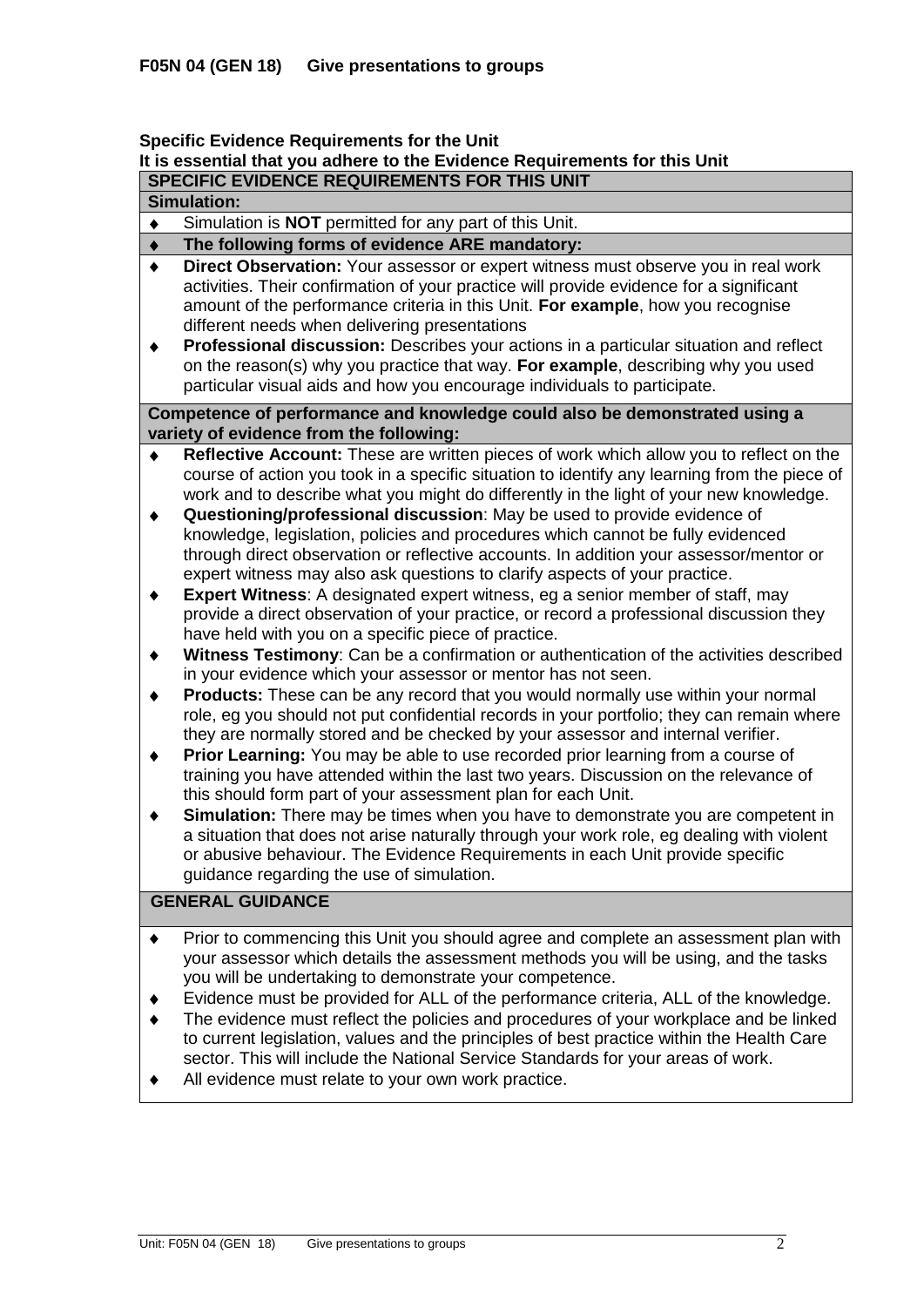# **KNOWLEDGE SPECIFICATION FOR THIS UNIT**

Competent practice is a combination of the application of skills and knowledge informed by values and ethics. This specification details the knowledge and understanding required to carry out competent practice in the performance described in this Unit.

When using this specification **it is important to read the knowledge requirements in relation to expectations and requirements of your job role**.

**You need to provide evidence for ALL knowledge points listed below. There are a variety of ways this can be achieved so it is essential that you read the 'knowledge evidence' section of the Assessment Guidance.**

|                 | You need to show that you know, understand and can apply in<br>practice:                                                                                                                                                                           | <b>Enter</b><br><b>Evidence</b><br><b>Numbers</b> |
|-----------------|----------------------------------------------------------------------------------------------------------------------------------------------------------------------------------------------------------------------------------------------------|---------------------------------------------------|
| 1               | The current European and National legislation, national<br>guidelines, organisational policies and protocols in accordance<br>with clinical/corporate governance which affect your work<br>practice in relation to giving presentations to groups. |                                                   |
| $\overline{2}$  | Your responsibilities and accountability in relation to the<br>current European and National legislation, national guidelines<br>and local policies and protocols and clinical/corporate<br>governance.                                            |                                                   |
| 3               | The duty to report any acts or omissions in care that could be<br>detrimental to yourself, other individuals or your employer.                                                                                                                     |                                                   |
| 4               | The types of learning which are best achieved and supported<br>through presentations.                                                                                                                                                              |                                                   |
| 5               | The separate areas of presentations which encourage<br>learning.                                                                                                                                                                                   |                                                   |
| 6               | How to make sure everybody acts in line with health, safety<br>and environmental protection legislation and best practice.                                                                                                                         |                                                   |
| $\overline{7}$  | How to put individuals at their ease and encourage them to<br>take part.                                                                                                                                                                           |                                                   |
| 8               | How to check individuals' understanding and progress.                                                                                                                                                                                              |                                                   |
| 9               | How to choose and prepare appropriate visual aids.                                                                                                                                                                                                 |                                                   |
| 10              | How to choose from a range of presentation techniques.                                                                                                                                                                                             |                                                   |
| 11              | How to put information in order and decide whether the<br>language you will be using is appropriate for the individual.                                                                                                                            |                                                   |
| 12 <sub>2</sub> | How to adapt presentations and activities to support learning.                                                                                                                                                                                     |                                                   |
| 13 <sup>°</sup> | How to identify and use different learning opportunities.                                                                                                                                                                                          |                                                   |
| 14              | How to structure presentations and activities.                                                                                                                                                                                                     |                                                   |
| $15\,$          | Which factors are likely to prevent learning and how to<br>overcome them.                                                                                                                                                                          |                                                   |
| 16              | How to identify and evaluate changes and developments in<br>technology and e-learning and whether they are relevant to<br>delivering learning and development.                                                                                     |                                                   |
| 17              | How to use appropriate forms of questioning during<br>presentations.                                                                                                                                                                               |                                                   |
| 18              | How to evaluate developments in education, training and<br>qualifications which have a direct effect on the design of<br>learning materials.                                                                                                       |                                                   |
| 19              | How to analyse and use developments in learning and new<br>ways of delivery, including technology-based learning.                                                                                                                                  |                                                   |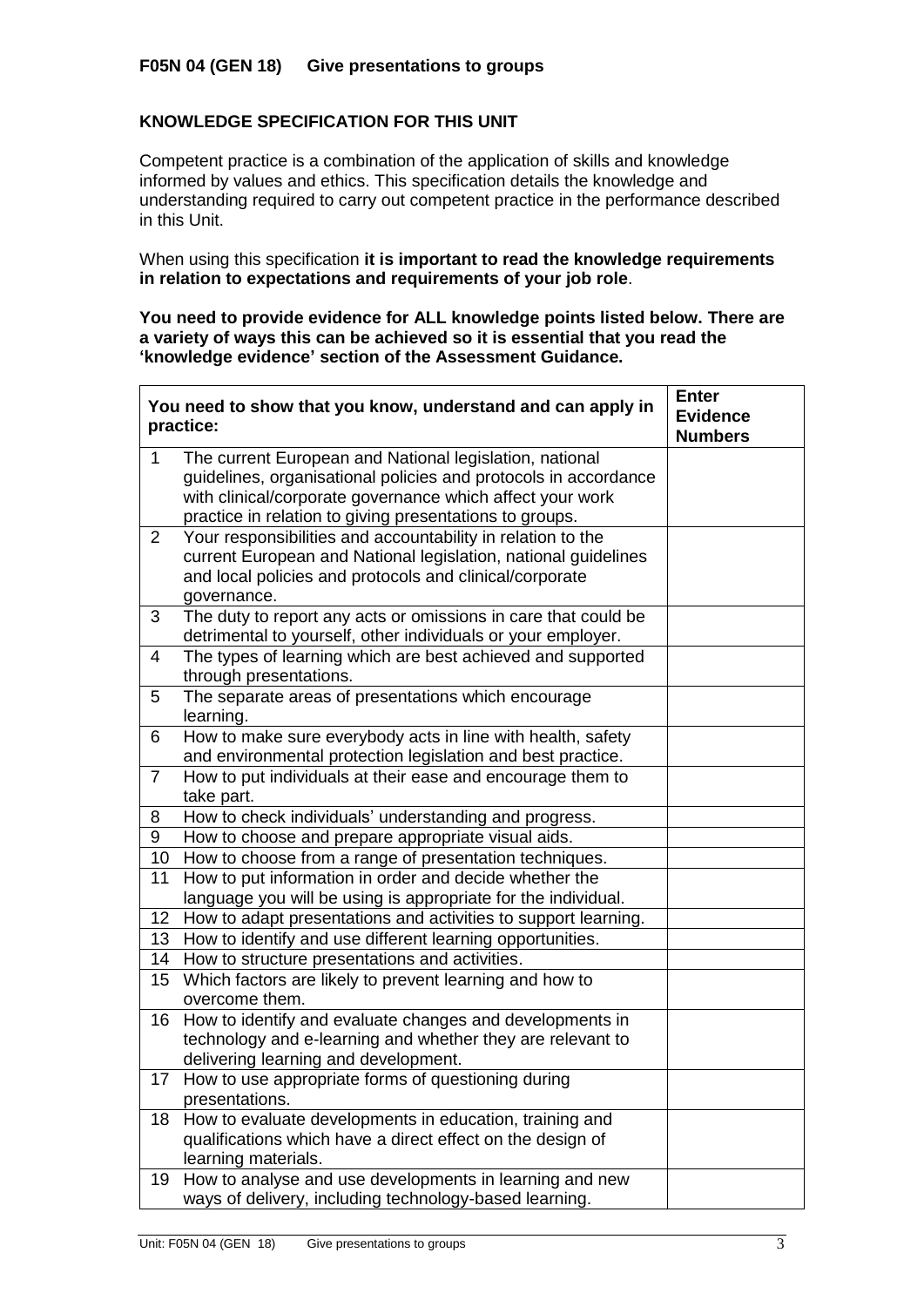| <b>Performance Criteria</b> |                                                                                                                                         |           |           |    |   |   |    |           |
|-----------------------------|-----------------------------------------------------------------------------------------------------------------------------------------|-----------|-----------|----|---|---|----|-----------|
|                             |                                                                                                                                         | <b>DO</b> | <b>RA</b> | EW | Q | Р | WТ | <b>PD</b> |
|                             | Take account of the size and different<br>needs of the individuals in the group<br>when deciding on how to deliver the<br>presentation. |           |           |    |   |   |    |           |
| $\mathbf{2}^{\prime}$       | Present information in a tone, manner<br>and at a speed which is appropriate to<br>the needs and capabilities of the<br>individuals.    |           |           |    |   |   |    |           |
| 3                           | Recognise and respond to individual<br>needs and learning styles.                                                                       |           |           |    |   |   |    |           |
| 4                           | Use visual aids that support the<br>information being presented and use<br>technology-based learning if it is<br>available.             |           |           |    |   |   |    |           |
| 5                           | Encourage individuals to ask questions<br>and get explanations at appropriate<br>stages in the presentation.                            |           |           |    |   |   |    |           |
| 6                           | Give clear and accurate information to<br>reinforce learning points in the<br>presentation.                                             |           |           |    |   |   |    |           |
| 7                           | Reduce distractions and disruptions as<br>much as possible.                                                                             |           |           |    |   |   |    |           |

*EW = Expert Witness P = Product (Work) WT = Witness Testimony PD* = *Professional Discussion*

*DO = Direct Observation RA = Reflective Account Q = Questions*